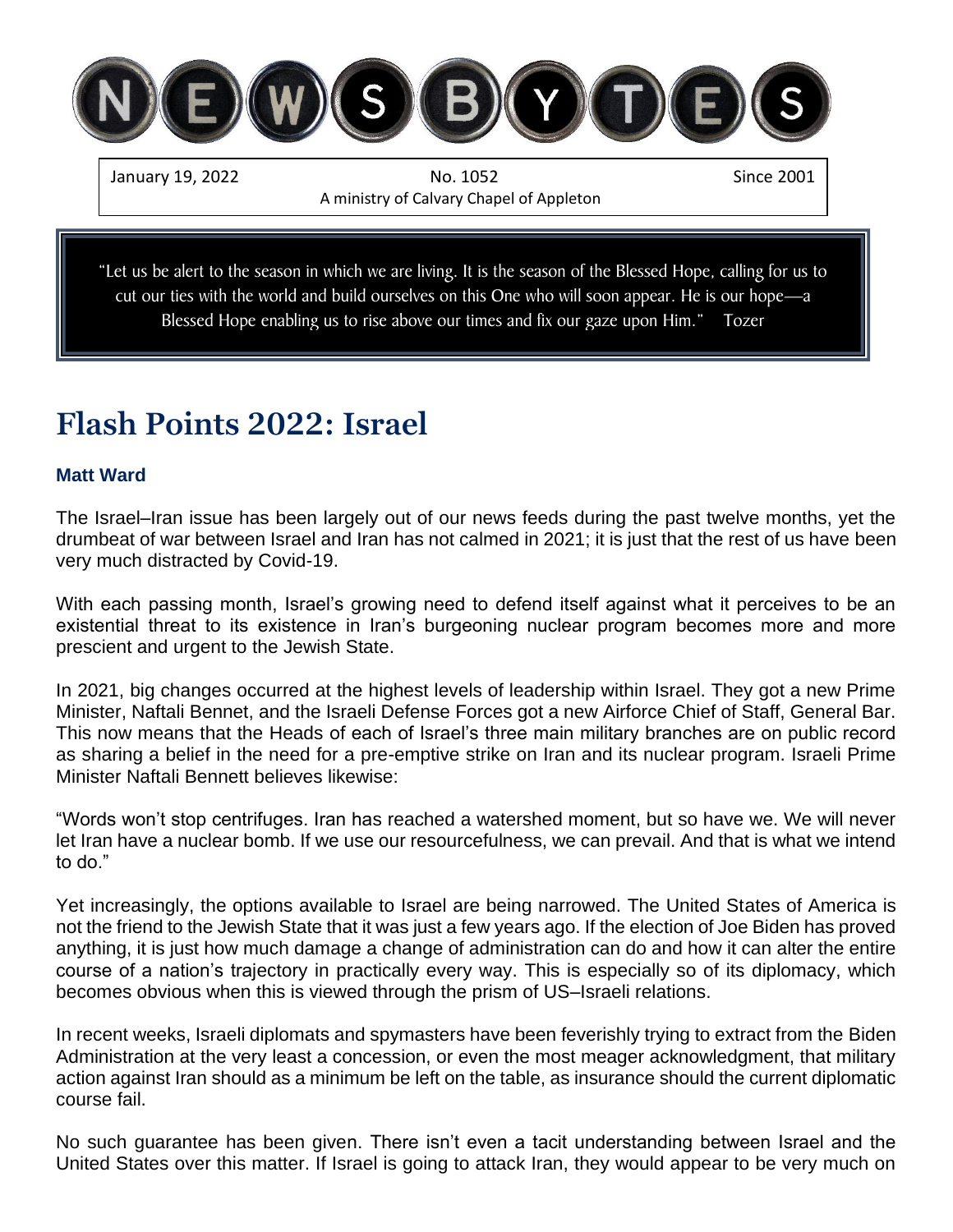their own. It would seem that they will not be getting any help from Joe Biden. A proactive Israeli–US military policy against Iran seems to be dead in the water.

Israeli Defense Minister Gantz responded to this by explaining the reason for Israel's increasing urgency:

"Iran is building its military power in the west of the country to attack countries and forces in the Middle East in general and Israel in particular. We are prepared for any such attempt and will do whatever it takes to protect our citizens and assets." (**[2](https://www.bbc.com/news/world-middle-east-59322152)**)

Israel wants the Biden administration to continue the same policies the previous administration pursued, that of the US tightening economic sanctions while Israel, parallel to this, would continue to pursue its clandestine activities aimed at diminishing Iran's nuclear program and its ability to ever strike out against Israel or other actors in the Middle Eastern region. That is simply not happening, signaled never so loudly as when the US made the decision to re-join and attempt to renew the deeply flawed JPCOA, the Joint Comprehensive Program of Action. A failed, undermined and entirely duplicitous process that has been widely ridiculed as a realistic method to bring Iran's nuclear program to heel.

Israel has let the United States know clearly that they do not feel, nor will they be ever bound by, the agreements found through any JPCOA deal, now or future. Top Israeli spymaster David Barnea, head of Mossad, when referencing this issue, said publicly recently as a direct rebuff to the JPCOA that,

"Iran will not have nuclear weapons, not in the coming years, not ever. That is my promise, that is Mossad's promise." (**[3](https://www.yenisafak.com/en/news/israeli-spy-chief-visits-washington-for-talks-on-iran-3585543)**)

Iran knows full well that it is on Israeli notice for some kind of future action or intervention. To counter this, Iran published a list of targets it would attack in Israel should any kind of military intervention against them occur. They published this list on the front page of the Tehran Times. Iran is openly telling Israel where they will strike back should they try to launch some kind of an attack. The article in the Tehran Times was entitled "Just One Wrong Move!" and showed next to the main title a map of Israel with targets marked for destruction highlighted in red the length and breadth of the Jewish country. (**[4](https://www.jpost.com/middle-east/tehran-times-publishes-targets-iran-will-attack-in-israel-688785)**)

The article concluded with a quote from Iran's former supreme leader, Ali Khamenei, who warned that Iran will "destroy Tel Aviv and Haifa" should Israel strike Iran.

Yet Iran, despite this, is not looking for détente. They are intent upon putting their nuclear program on fast forward. In an Iranian state budget released very recently, Iran seems to have budgeted for a further two years or more of international sanctions, thereby attempting to absorb the economic cost and consequences of further weaponizing their nuclear program. Additionally, extra fast centrifuges are currently being pressed into service for the rapid accumulation of weapons-grade material up to the 60% threshold necessary for rapidly acquiring nuclear warheads.

Fereydun Abbasi-Davani, Chairman of Iran's Atomic Agency, has even admitted that the late Mohsen Fakhrizadeh, the father of the Iranian nuclear program who has subsequently been assassinated, "…had created a nuclear weapons system for offensive purposes." (**[5](https://www.thetimes.co.uk/article/ex-nuclear-chief-admits-iran-aimed-to-create-bomb-fnp5wq0jz)**) Such an admission alone should automatically bring an immediate end to any future JPCOA discussions.

Yet the ridiculousness of continuing to play along with the JPCOA farce only gets worse when one considers the words of a source close to Iran's Revolutionary Guards who said, "Enemy sabotage, assassinations should be stopped by Iran cross(ing) several scientific lines as soon as possible, to show our capability to defend our people." (**[6](https://www.memri.org/reports/former-head-atomic-energy-organization-iran-abbasi-davani-hints-iranian-nuclear-chief-mohsen)**) It is clear that in saying "scientific lines," this source is referring to the nuclear threshold.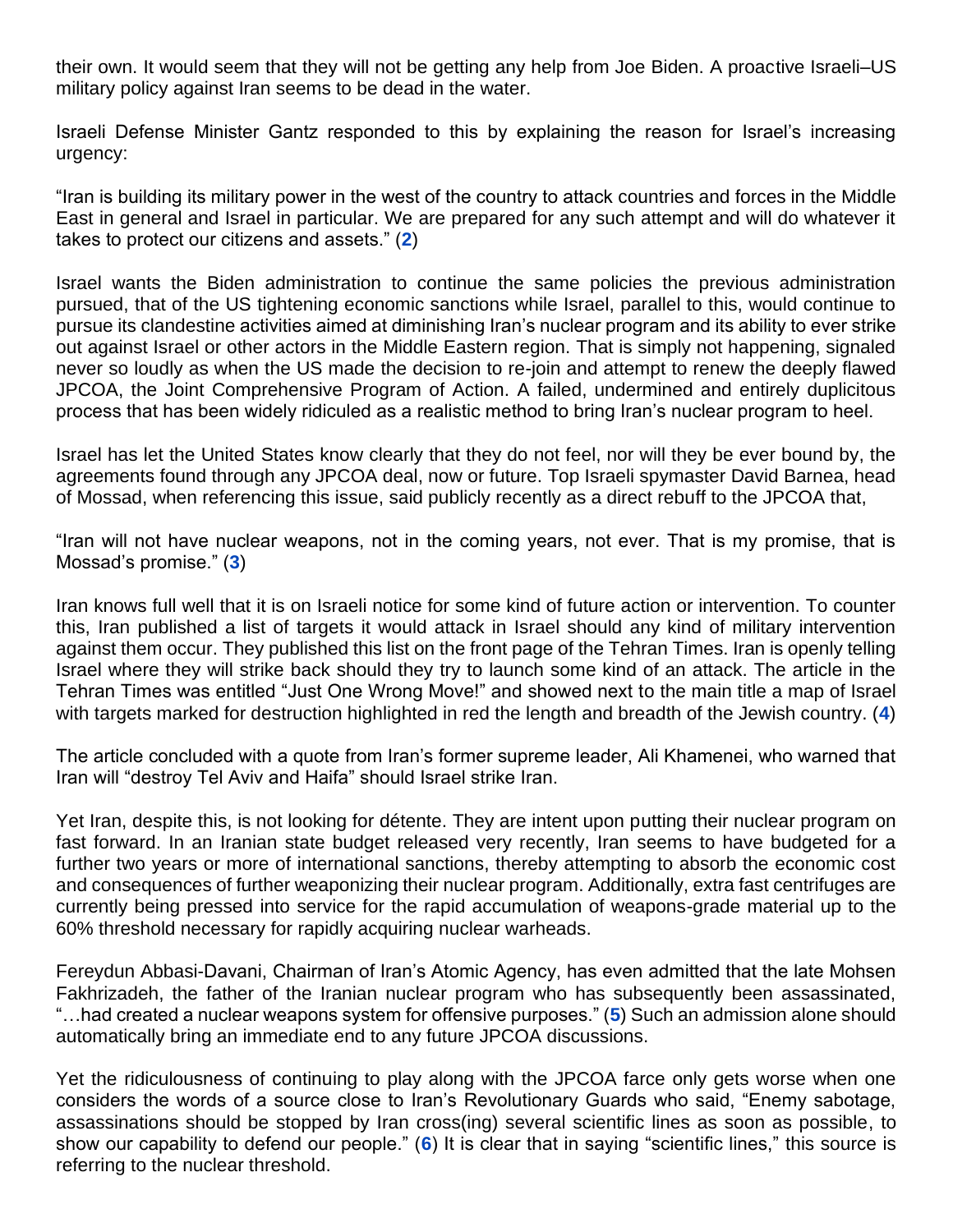But the charade continues, and the United States and Biden Administration play along as if completely blind to the strikingly obvious realities that:

- Iran is developing a nuclear weapons program for offensive, not defensive purposes.
- Iran is an existential threat to Israel and other US allies in the Middle East.
- A nuclear-armed Iran represents a serious threat and a direct challenge to US power in the Middle Eastern region.

That the Biden Administration is still engaging with JPCOA at all, let alone continuing to give it any credibility, is derisory. Worse, it is reprehensible and a stain on the good reputation of the United States of America. The Biden administration is willingly and quite knowingly putting the United States into a position where they are helping the Iranian regime acquire nuclear threshold status simply by turning a blind eye. It is what it is; a betrayal of Israel.

At present, the opinion of most analysts is that Israel simply cannot act alone against the full spectrum of threats posed by Iran without active support from the United States. The threats are just too wide and big for Israel to act alone. (**[7](https://foreignpolicy.com/2021/09/17/israel-isnt-strong-enough-to-attack-iran/)**)

This is a view echoed by former Israeli chief of General Staff Eyal Zamir, who states that Israel would be hard-pressed, "…to launch such an operation without coordinating with the Americans." (**[8](https://www.rt.com/op-ed/543323-iran-israel-war-attack/)**)

At present, the United States will not support such action. They won't even countenance it. Which inevitably means that the Jewish State, when it feels it has been backed too far into a corner, will have to act alone. How many times in their past have they been here before? Too many.

It is a deep issue of shame to the United States and the West more widely that it looks like they will make the tiny Jewish State carry the full burden and weight of this matter all on their own. And the consequences thereof.

Yet the reality is that Israel is never alone. They have a Protector who never sleeps nor slumbers."Behold, he that keeps Israel shall not slumber nor sleep…" (Psalm 121:4).

The LORD promised in his word that once Israel is drawn again and regathered back into the land after being scattered to the four winds of heaven for the final time in history, they will never, ever be displaced again. Not by Iran. Not by Antichrist. Not by anyone. It is unclear at this point how this issue will develop and play out over the next twelve months, but most opinion is that by this time next year, Iran will have achieved nuclear breakout status. Will Israel accept this, or will they act, even if they are forced to go it alone?

Whatever may happen, Israel is now once again back in its ancestral, God-given homeland. And they will stay there forever. Iran won't change that one jot.

## **Rapture Ready Headlines**

## **[Huge Tonga volcanic eruption felt around the world](https://www.rfi.fr/en/huge-tonga-volcanic-eruption-felt-around-the-world)**

The massive underwater volcanic eruption in Tonga was so powerful it was recorded around the world and triggered a tsunami that flooded Pacific coastlines from Japan to the United States, scientists said Sunday. Dramatic satellite images showed the long, rumbling eruption of the Hunga Tonga-Hunga Ha'apai volcano spew smoke and ash in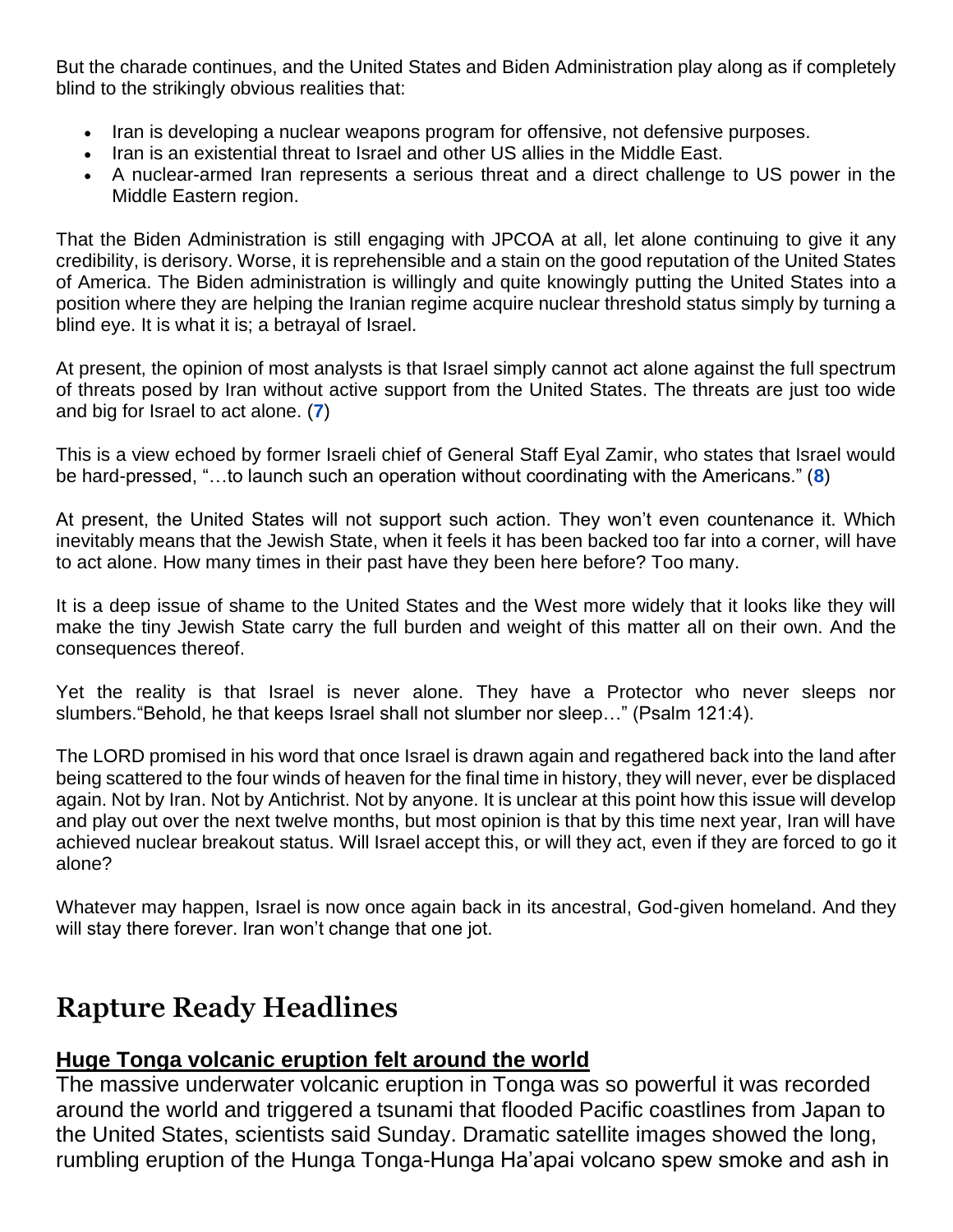the air, with a thunderous roar heard 10,000 kilometres (6,000 miles) away in Alaska. The Fife weather station in Scotland tweeted it was "just incredible to think of the power that can send a shockwave around the world" after the eruptions produced a jump in its air pressure graph.

The eruption took place at Hunga Tonga-Hunga Ha'apai volcano at 04:10 UTC on January 15, 2022, producing a huge shockwave and a 1.2 m (4 feet) high tsunami. The San Francisco Bay Area experienced effects of undersea volcano eruption.

## **[North Korea: We fired tactical guided missiles](https://www.israelnationalnews.com/news/320653)**

North Korea acknowledged on Monday it had fired tactical guided missiles in its latest test highlighting its evolving missile programs, Reuters reported, citing the North's official KCNA news agency. The report came after South Korea's military said North Korea launched two short-range ballistic missiles from an airport in its capital city of Pyongyang.

## **[Communist Takeover: Without Firing a Shot, China Seizes Control of America's](https://rairfoundation.com/communist-takeover-without-firing-a-shot-china-seizes-control-of-americas-farmlands/)  [Farmlands](https://rairfoundation.com/communist-takeover-without-firing-a-shot-china-seizes-control-of-americas-farmlands/)**

The Chinese Communists have their tendrils in nearly every American industry, from food production to farming, transportation, education, medicines, media, movies, etc.

### **[China's True COVID-19 Death Toll 366 Times Higher Than Official Figure, Analyst](https://www.zerohedge.com/covid-19/chinas-true-covid-19-death-toll-366-times-higher-official-figure-analyst-says)  [Says](https://www.zerohedge.com/covid-19/chinas-true-covid-19-death-toll-366-times-higher-official-figure-analyst-says)**

The Chinese regime has likely understated the COVID-19 death rate by as much as 17,000 percent in a systematic data suppression campaign to sustain its political image, according to a U.S. analyst.

## **[By 2024, Meta, Microsoft, Google And Amazon Will Have A Stranglehold On The](https://www.nowtheendbegins.com/by-2024-meta-microsoft-google-and-amazon-will-have-a-stranglehold-on-fiber-optic-internet-silicon-vallet-tech-tyrants/)  [Internet By Owning A Majority Of The World's Fiber Optic Capabilities](https://www.nowtheendbegins.com/by-2024-meta-microsoft-google-and-amazon-will-have-a-stranglehold-on-fiber-optic-internet-silicon-vallet-tech-tyrants/)**

The world is literally controlled by Silicon Valley tech tyrants on a level that General Motors didn't even dream about, GM only dominated the automobile business, they didn't control the whole world. But Amazon, Google, Meta and Microsoft are very close to having their greedy, filthy hands on all of it, and when they do, there'll be no escaping their grasp. It's these same people who are right now trying to push you into a Metaverse you'll never get out of. This is not a rise in technology or advancement in innovation, this is the rise of the spirit of Antichrist.

## **[Report: Putin to host Iranian president in Moscow next week](https://www.israelhayom.com/2022/01/16/report-putin-to-host-iranian-president-in-moscow-next-week/)**

Vladimir Putin will host Iranian President Ebrahim Raisi for talks in Moscow next week as Russia tries to help salvage a nuclear deal between world powers and Tehran, state television channel Rossiya-1 reported on Sunday. US President Donald Trump pulled Washington out of the deal in 2018. Iran later breached many of the deal's nuclear restrictions and kept pushing beyond them.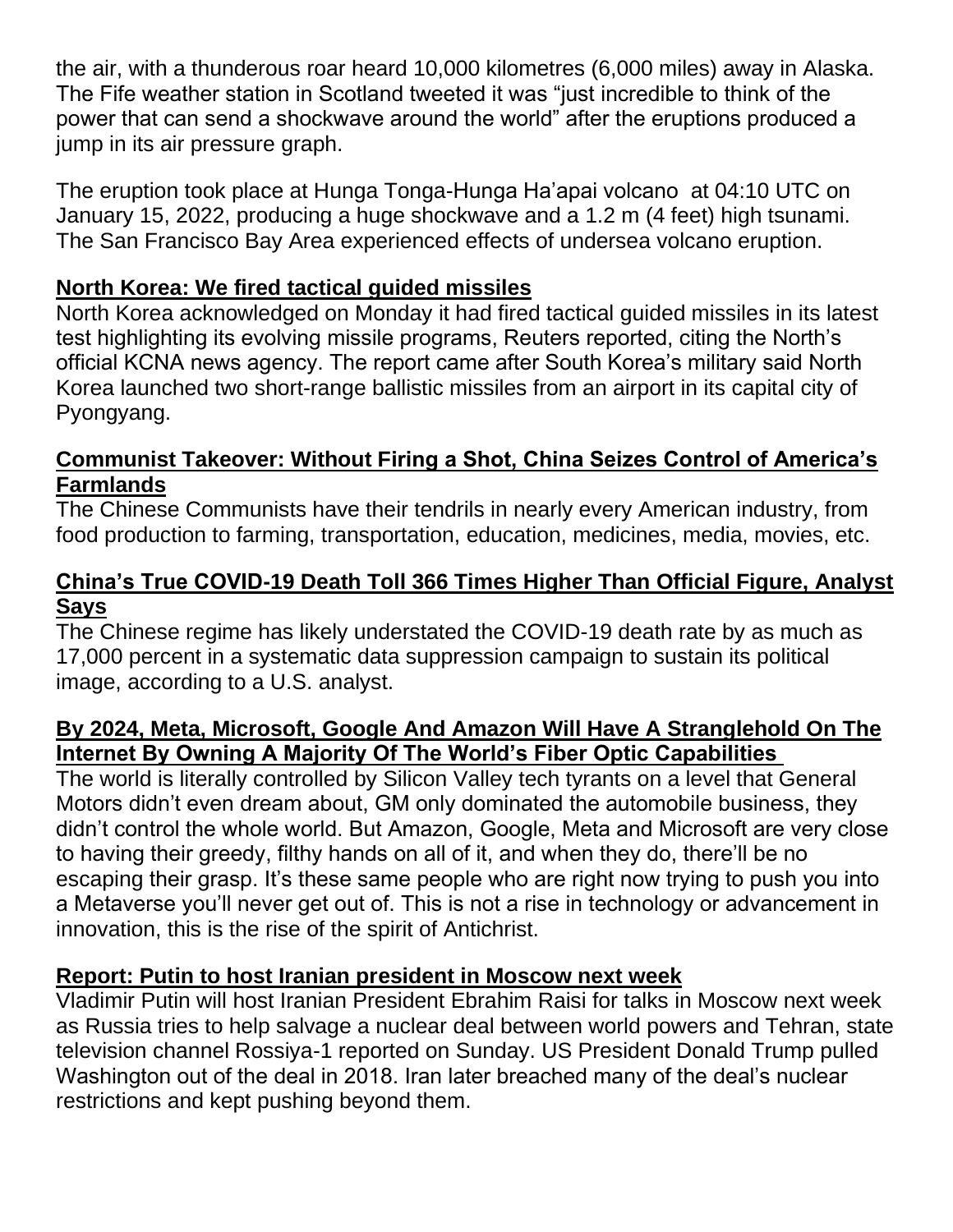### **[USA Today Goes Pro-pedo. Deletes Tweets, Changes Headline After Twitter](https://thenewamerican.com/usa-today-goes-pro-pedo-deletes-tweets-changes-headline-after-twitter-explosion/)  [Explosion](https://thenewamerican.com/usa-today-goes-pro-pedo-deletes-tweets-changes-headline-after-twitter-explosion/)**

*USA Today* might have one or more pedophiles working in its newsroom. The national newspaper published, then deleted, several pro-pedo tweets yesterday about a story that justifies sexual attraction to children. It's the latest pedo scandal to engulf a major news organization.

## **Church Not in Tribulation, Pt. 2 of 3**

#### **Grant Phillips**

#### **ONLY HIS ENEMIES WILL BE JUDGED**

Every child of God was once in violation of His holiness because of their sins, but all who repent and look to the cross in true belief are saved. Those who recognize they are a sinner needing forgiveness, and rest their faith in Jesus to save them, will be saved. All who turn to Jesus will be clothed in His righteousness.

{I want to interject a definition of the word "repent." There are some folks who do not understand what the word "repent" means.

The Greek word is "metanoeo." It means [1] to change one's mind, i.e., to repent or [2] to change one's mind for better, heartily to amend with abhorrence of one's past sins.

Peter used this word in Acts 2:38, 3:19, and 8:22. Paul used this word in Acts 17:30 and 26:20. They were simply saying, 'Change your mind' or 'change your mind for what is better.' Those who have put their trust in Jesus have changed their minds about Him and now believe.}

For those who are saved: if Jesus paid the debt for our sins, and He did; if He clothed us with His righteous, and He did, we are positionally (the cross) without sin because God looks at us (true Christians) and sees the righteousness of Jesus Christ, His Son. All of this being true, why would He administer judgment and wrath (the Tribulation) upon those He has forgiven and clothed in His own righteousness? Why would Jesus administer His wrath (the Tribulation) upon those He has predestined, called, justified and glorified? (Romans 8:30-39).

Everyone, the Church included, will suffer tribulation (small "t") in this world, but that tribulation is brought on by man, not by God. The Tribulation (large "T") is God's wrath, not on His bride, the Church, but upon the world.

For those who are in Christ: ALL of our sins are paid, and we are clothed with His righteousness. Therefore, there remains no reason for judgment. Jesus took our judgment upon the cross and accepted God's wrath upon Himself for us.

"There is therefore now no condemnation to those who are in Christ Jesus, who do not walk according to the flesh, but according to the Spirit" (Romans 8:1).

The bride of Christ, the Church, "does not walk according to the flesh, but according to the Spirit" because every true believer is filled with the Holy Spirit of God.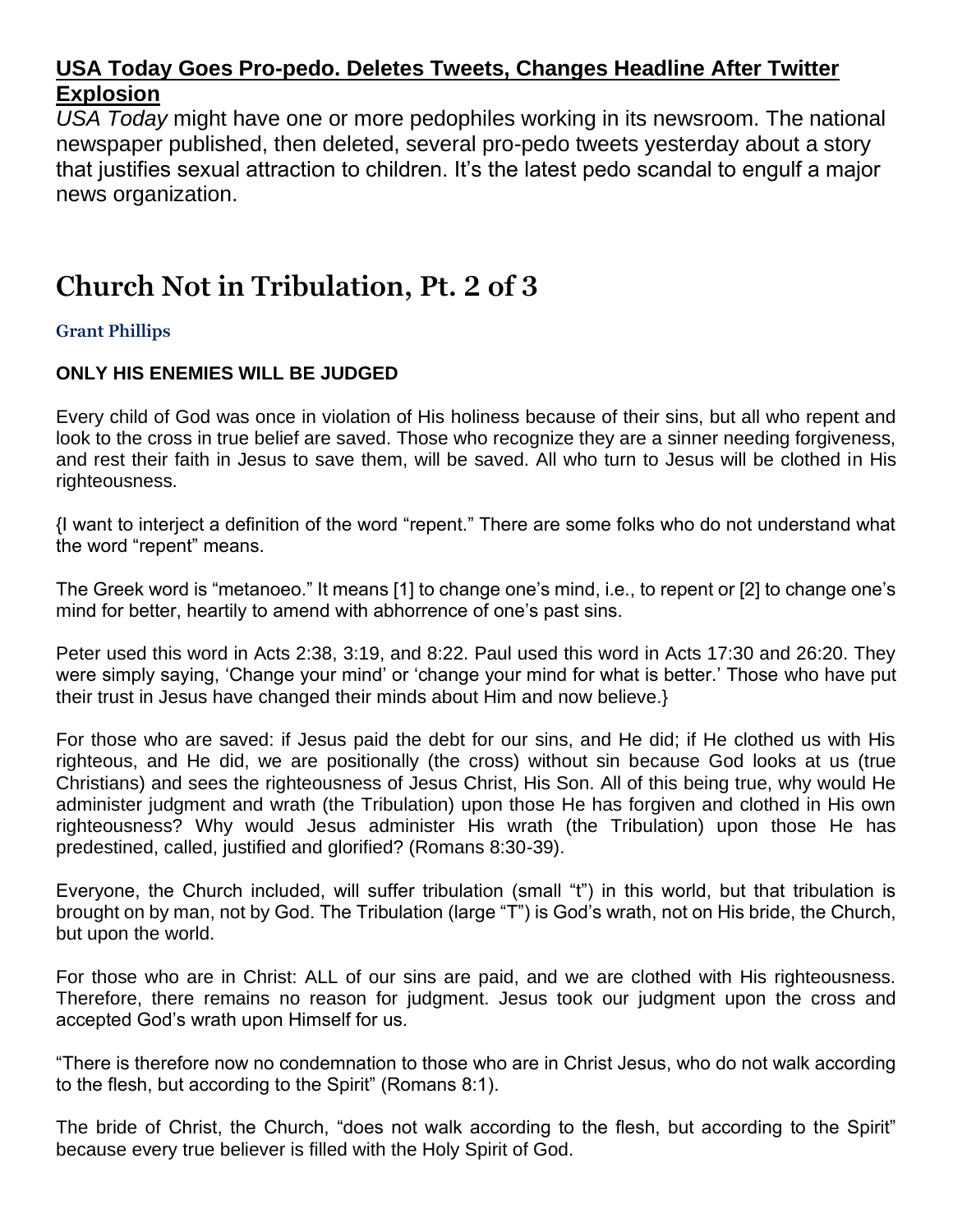#### **BLESSED HOPE**

"For the grace of God that brings salvation has appeared to all men, teaching us that, denying ungodliness and worldly lusts, we should live soberly, righteously, and godly in the present age, looking for the blessed hope and glorious appearing of our great God and Savior Jesus Christ, who gave Himself for us, that He might redeem us from every lawless deed and purify for Himself His own special people, zealous for good works" (Titus 2:11-14).

"Looking for the blessed hope and glorious appearing of our great God and Savior Jesus Christ," is speaking of when Jesus comes FOR His bride prior to the Tribulation; i.e., the Rapture. It is not referring to Christ's Second Coming at the end of the Tribulation when He returns WITH His bride, because then it would mean that Jesus has lied and will take His wrath out also upon His bride, the Church. That is impossible. He cannot lie. This "hope" is not a "blessed" hope if we are waiting to be judged by His wrath (Tribulation). Once again, He, Jesus, has already taken our wrath upon Himself.

#### **HOLY SPIRIT REMOVED**

Satan would love to have free reign upon the earth … right now, but the Holy Spirit is restraining him. God will not allow him to be revealed until his set time during the Tribulation.

"And now you know what is restraining, that he may be revealed in his own time" (2 Thessalonians 2:6).

Satan is working in the world now in opposition to God, but until God says so, he is being kept on a short leash. When the time is right, God the Holy Spirit (He who now restrains) will return to Heaven with the Church and work through only a few individuals as He did prior to the Church age.

"For the mystery of lawlessness is already at work; only He who now restrains will do so until He is taken out of the way" (2 Thessalonians 2:7).

Before Jesus returned to Heaven, He assured the Church through His disciples that the Holy Spirit would be sent to be another helper (of the same kind as Jesus), abide with us forever, and dwell within us. Jesus also promised that He would not leave us as orphans but will come to us.

"And I will pray the Father, and He will give you another Helper, that He may abide with you forever the Spirit of truth, whom the world cannot receive, because it neither sees Him nor knows Him; but you know Him, for He dwells with you and will be in you. I will not leave you orphans; I will come to you" (John 14:16-18).

We are also promised the Holy Spirit to be a guarantee that we are always His beloved possession.

"Now He who establishes us with you in Christ and has anointed us is God, who also has sealed us and given us the Spirit in our hearts as a guarantee" (2 Corinthians 1:21-22).

"In Him you also trusted, after you heard the word of truth, the gospel of your salvation; in whom also, having believed, you were sealed with the Holy Spirit of promise, who is the guarantee of our inheritance until the redemption of the purchased possession, to the praise of His glory" (Ephesians 1:13-14).

"And do not grieve the Holy Spirit of God, by whom you were sealed for the day of redemption" (Ephesians 4:30).